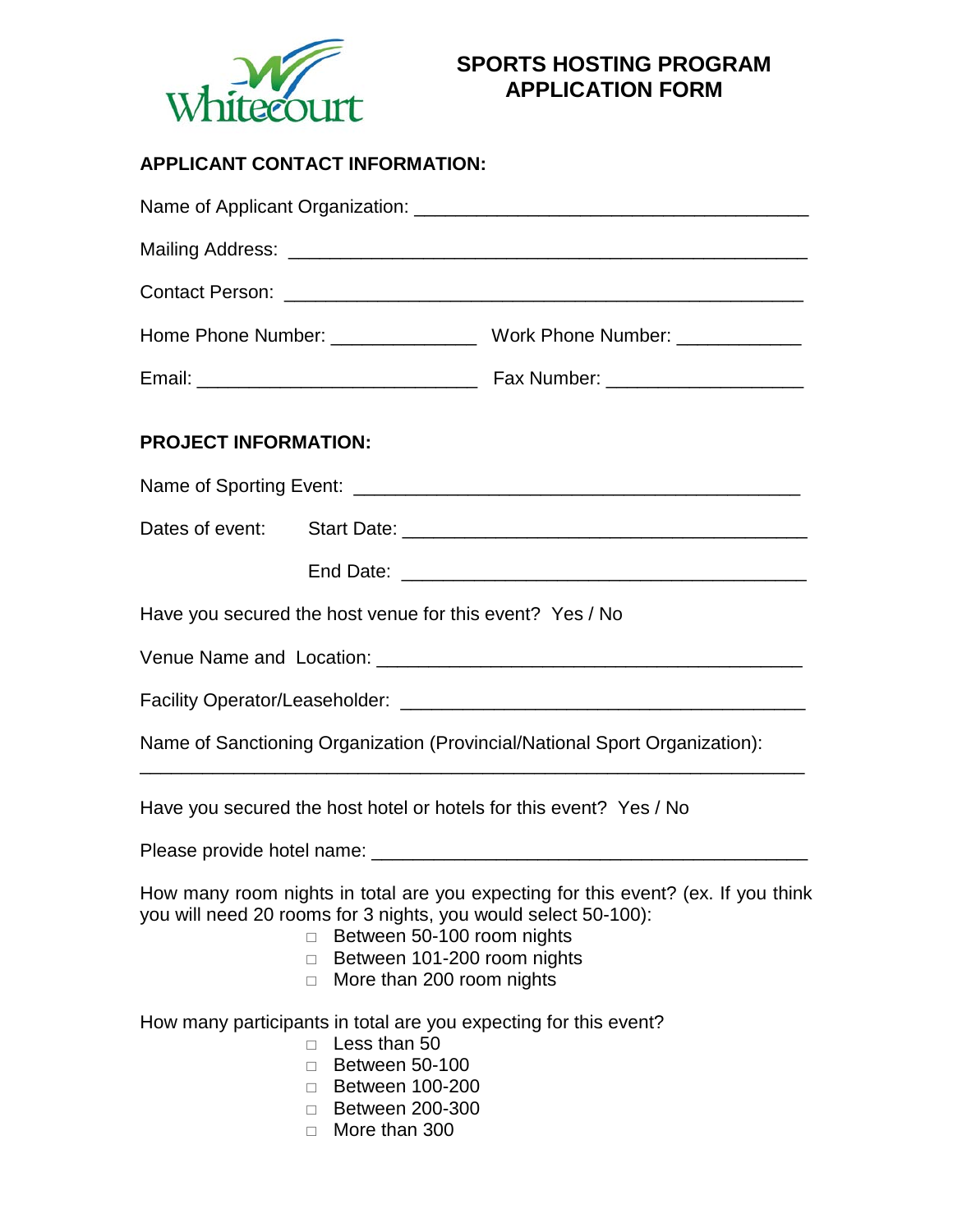How many spectators in total are you expecting for this event?

- $\Box$  Less than 100
- □ Between 100-300
- $\Box$  Between 300-600
- □ Between 600-800
- □ Between 800-1000
- $\Box$  More than 1000

**To be eligible for funding through the Whitecourt Sports Hosting Grant Program, a brief understanding of the key objectives and planning for the event is required. The following checklists must be included with supporting documents as needed:**

- □ **Event Description/Details:** Provide a detailed description of the event to be carried out including a timeline and/or outline for the event. Be sure to include information on opening/closing ceremonies, exhibitions, entertainment, and/or celebration components. If you have a document created with this information, you may choose to include this with your application.
- □ **Budget:** Provide an event budget showing revenues and expenses. If you have a document created with this information, you may choose to attach this with your application.
- □ **Hosting Objectives and Marketing**: A summary of the project objectives and details on how project activities will be implemented and promoted to meet the identified goals. If the Sports Hosting Program application is approved how will you use the funding? Should your event obtain a revenue surplus, indicate how this would be used. Identify how you will market your event in a detailed plan or overview to attract an additional audience to the event.
- □ **Financial Statement:** Provide your organization's latest financial statement. Please ensure the statement is dated and signed.
- □ **Proof of Non-Profit Status:** Please enclose proof of non-profit status with your application form.